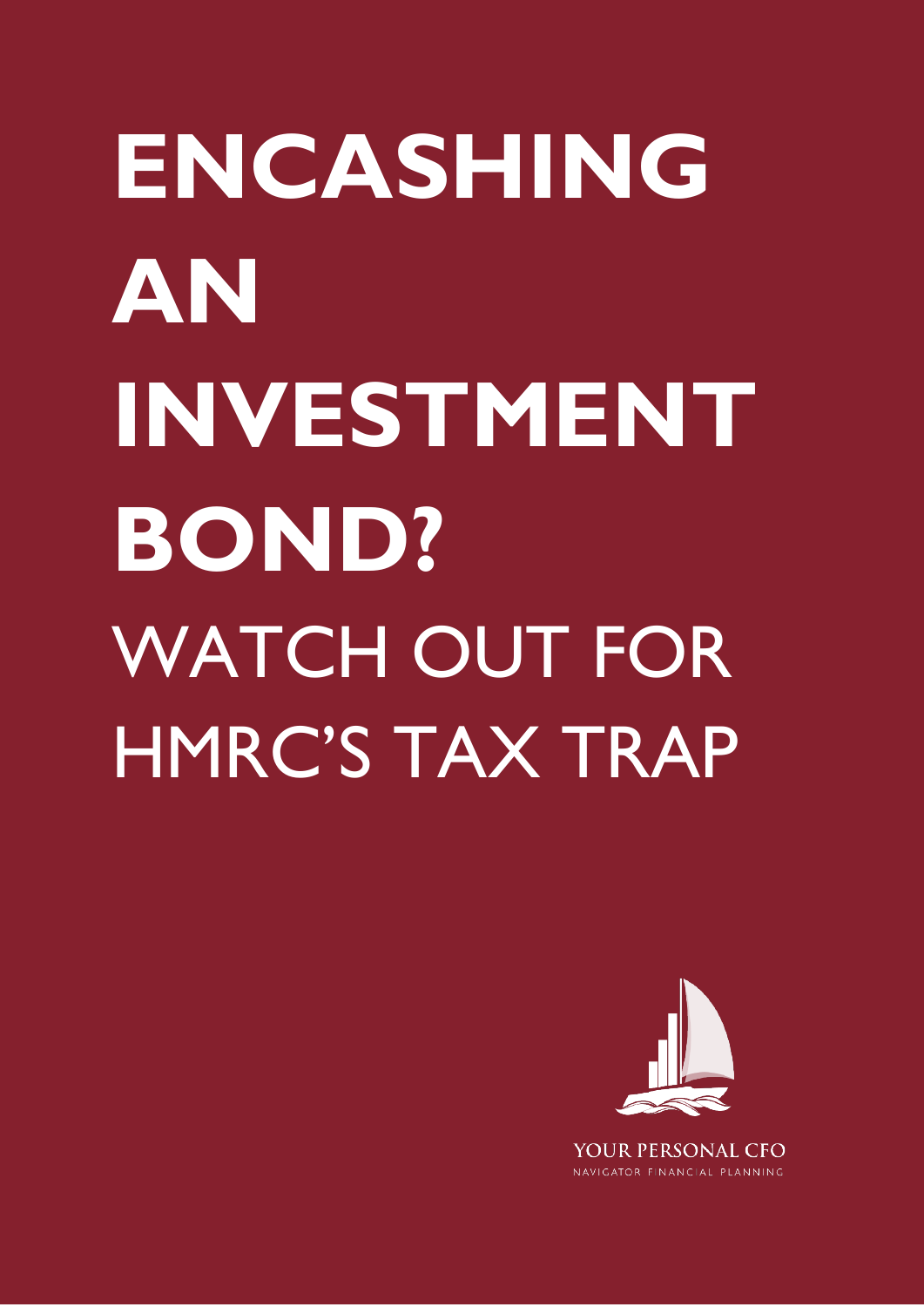## ENCASHING AN INVESTMENT BOND? WATCH OUT FOR HMRC'S PERNICIOUS TAX TRAP

Onshore and offshore investment bonds remain a popular investment vehicle and be very tax efficient when used correctly. However an interaction with another piece of tax legislation can have terrible consequences in certain situations – care needs to be taken when encashing these investments, especially when large gains are made.

There are two methods of withdrawing funds from an investment bond; 1) a proportional surrender across a policy, generally used for smaller amounts within a '5% cumulative' allowance and 2) the full encashment of policy segments<sup>1</sup>, generally used for withdrawals beyond this allowance. This paper refers to the second type of withdrawal only; the encashment of whole policies or policy segments.

The taxation of onshore and offshore bonds is not identical, but the basic premise is the same. When an investment bond (some or all segments) is encashed, the investment gain is split across the number of years the policy has been held, called 'top-slicing'. The sliced gain is then added to an individual's taxable income in the year it is encashed. The tax band the income falls into determines the tax rate applied.

> *For example, a 10 year old policy encashed with a £100,000 gain would give a 'top-sliced' gain of £10,000. If an individual had an income of £50,000 that tax year, the top-slice would entirely fall within the higher rate (40%) tax band. The full £100,000 gain would then be taxable at the higher rate. If an individual had an income of £30,000 that tax year, the £10,000 slice would fully fall within the basic rate tax band and be chargeable at the basic rate.*

The other tax rule which causes this dangerous interaction is the loss of the personal allowance (income on which you pay no tax, £10,000 for 2014/15) for those earning over £100,000. For every £2 an individual earns over £100,000, their personal allowance is reduced by £1. The entitlement to the personal allowance is therefore lost when income exceeds £120,000.

The pernicious tax grab by HMRC comes in the form of not using the top-sliced gain on a bond for this purpose. Instead HMRC takes the full investment gain on the bond in addition to other income when assessing entitlement to the personal allowance. This is despite the fact that an investor will be using the top-sliced gain to calculate the applicable tax rate. This will lead to many investors losing their personal allowance and incurring heavy tax bills, without realising it. There has been so little coverage of this tax trap that unfortunately many professional advisers remain unaware of it.

**.** 

<sup>1</sup> Most investment bonds are divided into a number (typically 100) of identical sub-policies e.g. a £100,000 investment bond will typically be split into 100 £1,000 sub-policies or 'segments'.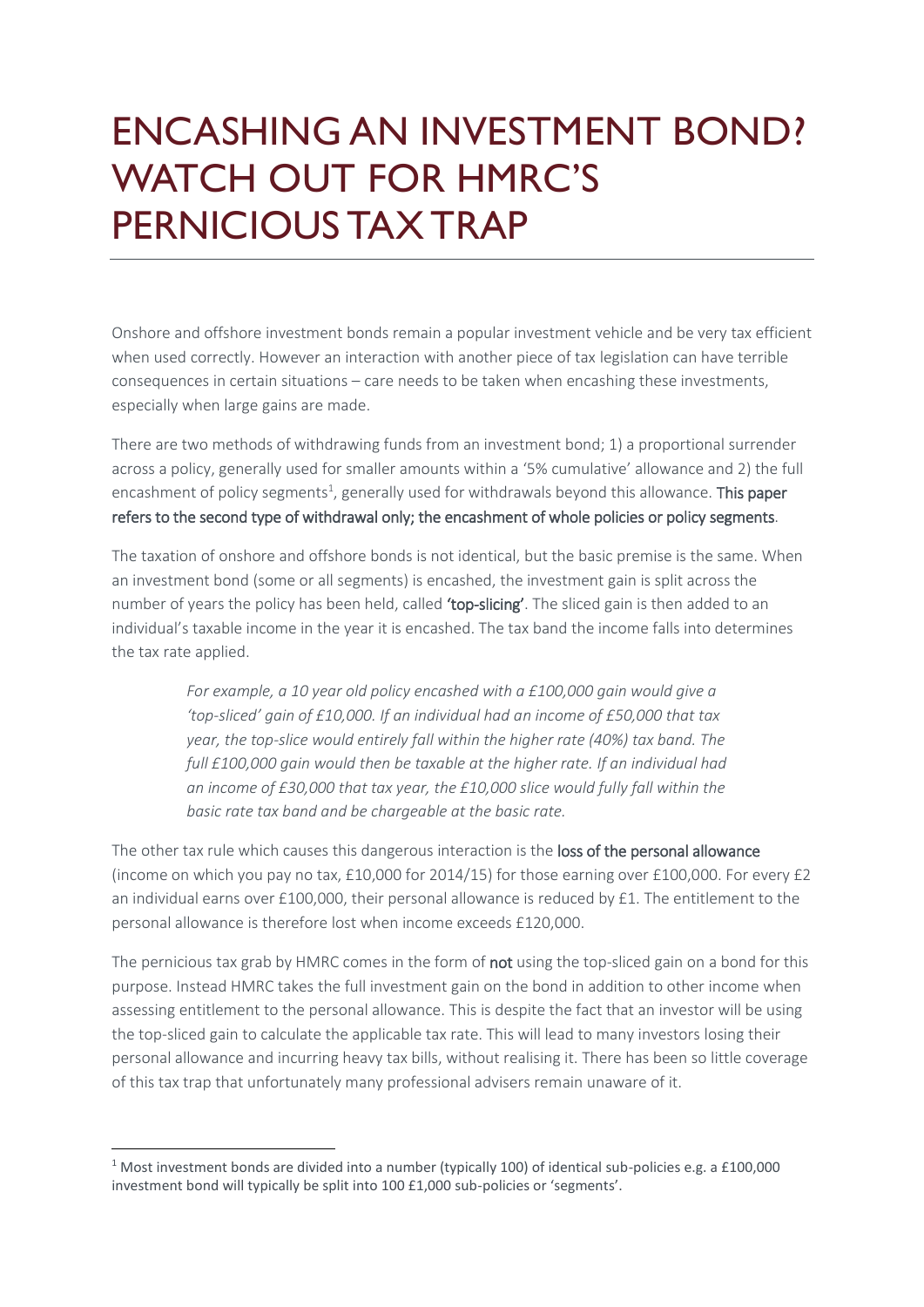## How it works – an example

The problem is best understood through the use of an example:

Charles invested £200,000 in an onshore investment bond 10 years ago. He did this as he was a higher rate tax payer and wished to defer the tax liability on his investments until he retired and had a lower income. He retired last tax year and has seen his total income drop to £30,000. He decided to encash his offshore bond as he wished to take advantage of his ISA investment and capital gains allowances.

The offshore bond had grown to £300,000, giving him a £100,000 investment gain. Charles thought he understood the tax rules surrounding bonds and thought the gain would be top-sliced to £10,000 and the full investment gain would fall within his basic rate tax band. As such he would have no additional tax liability, as basic rate tax is incurred at source on an onshore bond.

Unfortunately this was not the case. For the purpose of Charles' eligibility to the personal allowance, the full £100,000 investment gain is taken. When added to his other income (£30,000), this gives a total of £130,000. As such Charles lost his entitlement to the personal allowance.

There were two severe consequences to this. Not only has Charles lost an amount of income on which no tax is paid, it has also resulted in virtually the full £100,000 gain on the bond being subject to higher rate tax at 40%!

Once Charles' personal allowance is lost, he is left with his basic rate tax band (£31,865 for 2014/15). This is almost entirely used by his other income. When the £10,000 top-slice gain is added, just £1,865 falls within the basic rate band, the remaining  $£8,135$  becoming subject to higher tax. This resulted in an unexpected tax bill of £16,270 (£8,135 x 10 years @ 20% - the difference between the basic and higher rates).

## **Solution**

**.** 

If Charles had been aware of this tax rule he could have chosen to encash his bond over a number of years, (encashing a number of sub-policy segments)<sup>2</sup>, keeping his total income under £100,000 at all times. For example if he had surrender the policy over two tax years, splitting the gain in each year to £50,000, he would never have lost his personal allowance and wouldn't have had any tax bill on encashment.

It is very important that you understand the tax consequences when withdrawing amounts from an investment bond, especially when larger amounts are involved or incomes are high. If you have any doubts we would recommend you seek professional advice before acting.

<sup>2</sup> It is worth noting that he should **NOT** do this by taking a proportional withdrawal across segments.